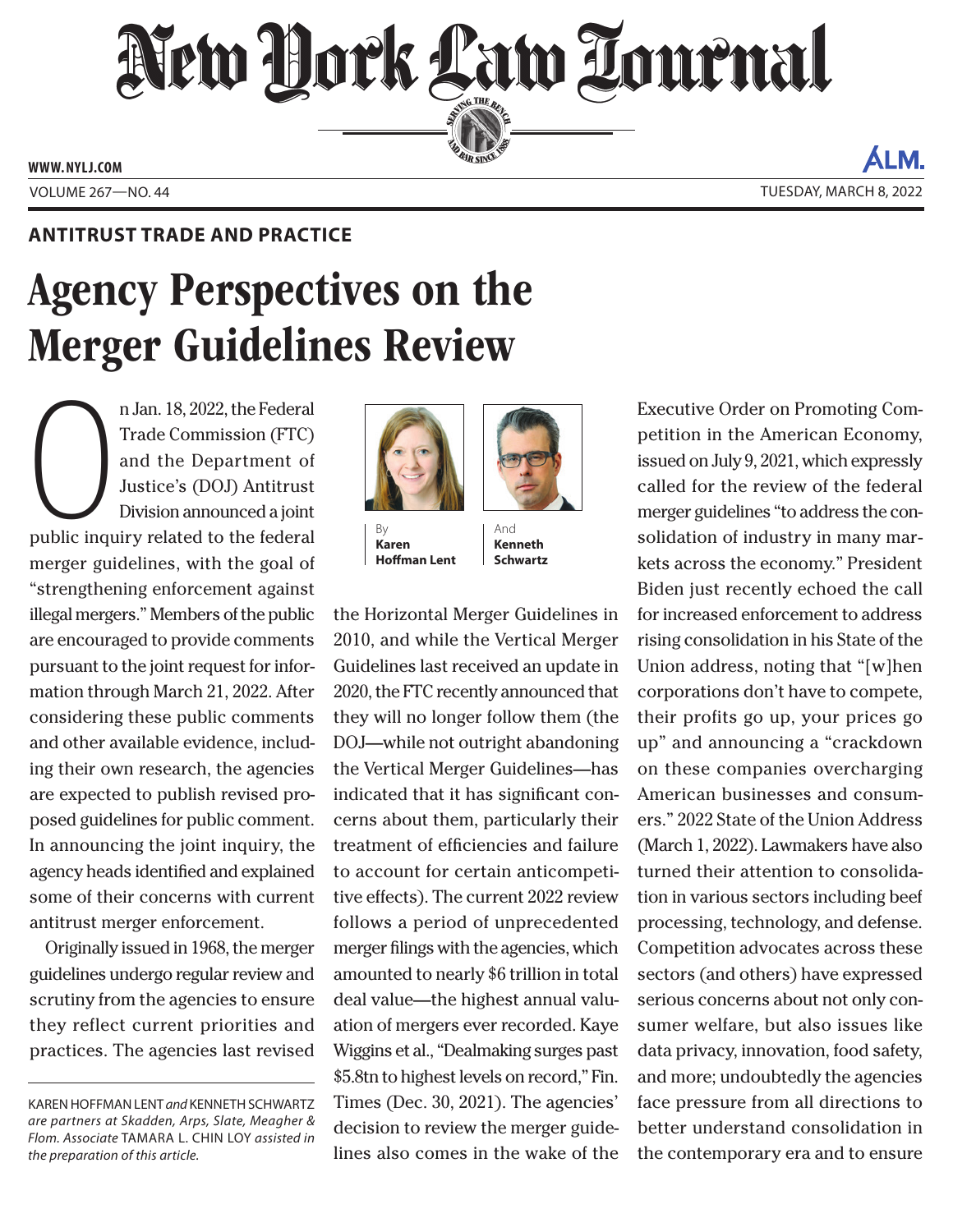## New York Law Tournal

that the merger guidelines reflect the realities and needs of today.

In announcing the public inquiry and review, FTC Chair Lina Khan and Assistant Attorney General Jonathan Kanter stated that both agencies will seek to understand if the guidelines actually "explain and implement" the statutory standard of preventing transactions that *may* substantially lessen competition or tend to create a monopoly. The agencies have asked for public input on several specific issues. For instance, the agencies recognize the increasing prevalence of mergers that do not neatly fit into "vertical" or "horizontal" categories, and they seek public input on whether to modify these sharp distinctions. In addition, the agencies seek public comment about whether to adjust the guidelines' current use of market concentration to justify a presumption of anticompetitive harm to include, for example, different metrics, qualitative factors, concentration thresholds or evidentiary standards. Moreover, the agencies seek public input on the issue of whether and how to adjust market definition analysis to better address non-price competition. The agencies are increasingly interested in concentrated buyer power, particularly in labor markets, and seek public input on the issue of how best to update the guidelines to address mergers' effects on labor markets. And as the economy evolves to include digital markets, many of which have zero-price products and multi-sided platforms, the agencies hope to learn more about these industries and other issues, including data aggregation. To date, approximately 83 public comments have been submitted, many from individual consumers worried about consolidation in health care, media and telecommunications and technology industries. The comment period is slated to formally close on March 22nd, with the bulk of comments (including those from influential third parties) expected to come near the end of this period.

In remarks accompanying the announcement, agency leadership each identified three distinct areas of "particular interest" that perhaps shed some light on notable distinctions in

In announcing the joint inquiry, the agency heads identified and explained some of their concerns with current antitrust merger enforcement.

enforcement policy between the two agencies. FTC Chair Khan outlined three areas of priority concern for the FTC. First, Chair Khan expressed the agency's concern about whether the guidelines adequately address the range of business strategies and incentives that might drive acquisitions, such as data-aggregation strategies by digital platforms. Second, Chair Khan explained that the FTC is concerned about whether the guidelines adequately address mergers that may lessen competition in labor markets and whether, in the context of such mergers, the agency should consider (1) factors beyond wages, salaries, and financial compensation when determining anticompetitive effects and (2) transaction-generated cost savings

through layoffs or reduction of capacity as cognizable efficiencies. Finally, the FTC is concerned about whether the guidelines unduly limit the types of evidence used to determine market power and anticompetitive effects, particularly nonprice effects.

While these initiatives reflect President Biden's agenda to "crack down" on consolidation and anticompetitive mergers, they are also consistent with Chair Khan's personal views on the adequacy of the antitrust laws and merger guidelines to preserve competition in an increasingly global, interconnected and digital economy. In her Yale Law Journal article "Amazon's Antitrust Paradox," a pre-FTC Chair Khan detailed the history of the merger guidelines and their various revisions and called for greater recognition of non-price elements in agency analysis of mergers. Khan further questioned whether vertical acquisitions are more problematic than suggested by past agency enforcement. Chair Khan has already begun addressing these priority areas in FTC enforcement actions, including the mergers the FTC decides to investigate and ultimately challenge (e.g., NVIDIA/Arm, Lockheed Martin/Aerojet), as well as the FTC's approach to in-depth merger investigations (Second Requests). With respect to the latter, while the FTC and DOJ have historically generally followed the publicly available "model" request, the FTC, in particular, has recently added inquiries addressing effects on labor markets, wages and hiring practices, data issues and environmental concerns, among others.